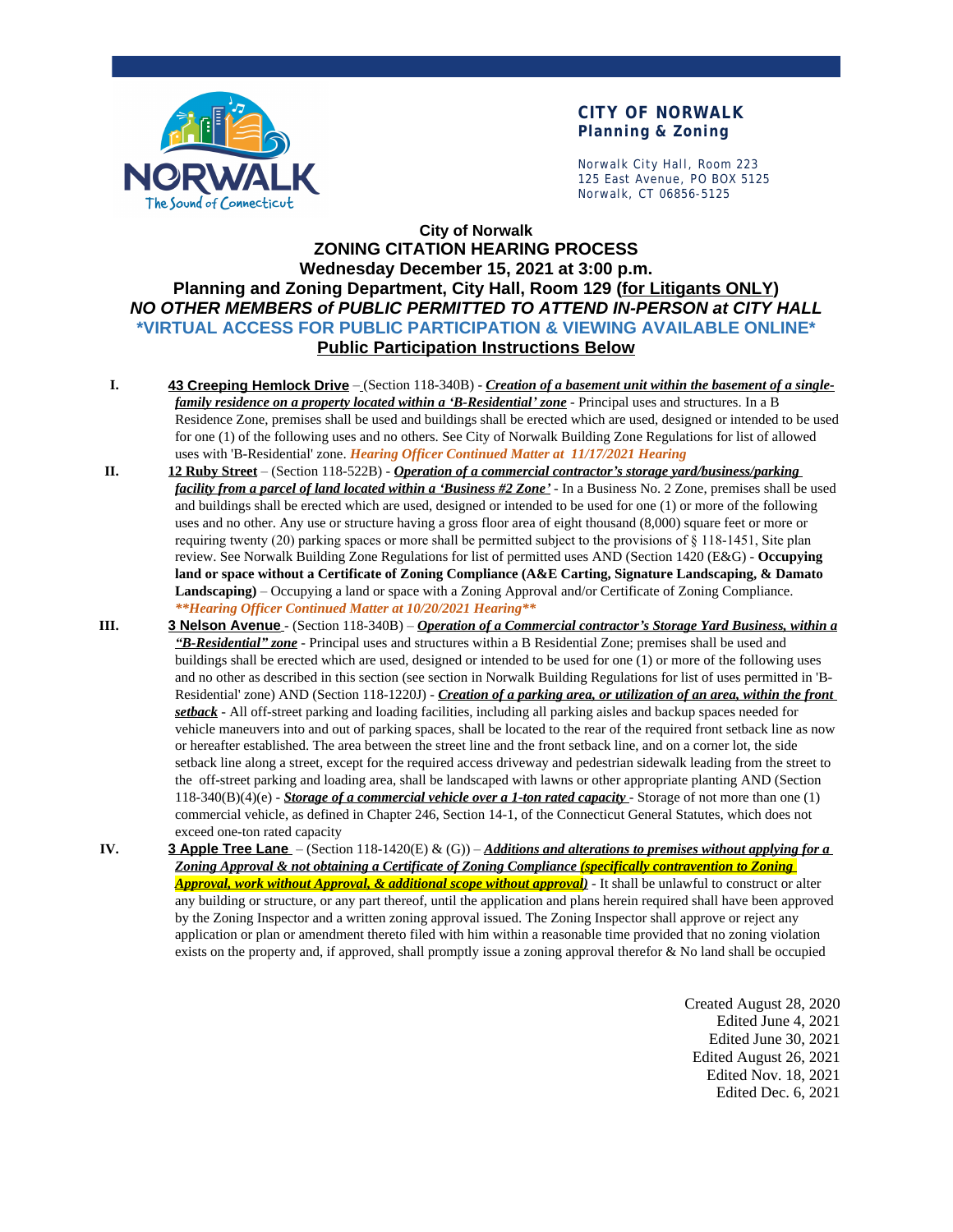

#### **CITY OF NORWALK Planning & Zoning**

Norwalk City Hall, Room 223 125 East Avenue, PO BOX 5125 Norwalk, CT 06856-5125

or used and no building hereafter erected or altered shall be occupied or used in whole or in part for any purpose whatsoever, except for the alteration of or addition to a dwelling, until a certificate of zoning compliance shall have been issued by the Zoning Inspector stating that the premises or building complies with all the provisions of these regulations *AND* (Section 118-310B) – *Creation of a second unit within a single-family residence; use not permitted in zone)* - Principal uses and structures within a AAA Residential Zone; premises shall be used and buildings shall be erected which are used, designed or intended to be used for one (1) or more of the following uses and no other as described in this section (see section within Norwalk Building Zone Regulations for uses of this section) – *AND* (Section 118-1130) – *Placement of fill & excavation of material from property, without obtaining a 'Fill & Excavation Approval' from the Department of Public Works & Planning & Zoning* - The purpose of these excavation and fill regulations is to regulate the excavation, filling, and grading of land as an activity requiring a permit in order to preserve and protect the land as a natural resource, to safeguard life, limb, property and the public welfare, and to preserve the natural environment and the stability of hillsides. *\*\*Hearing Officer Continued Matter at 8/25/22021 & 10/20/2021 Hearing\*\**

- **V. 5 Hillside Street** (Section 118-1220J) *Creation of a parking area, or utilization of an area, within the front setback* - All off-street parking and loading facilities, including all parking aisles and backup spaces needed for vehicle maneuvers into and out of parking spaces, shall be located to the rear of the required front setback line as now or hereafter established. The area between the street line and the front setback line, and on a corner lot, the side setback line along a street, except for the required access driveway and pedestrian sidewalk leading from the street to the off-street parking and loading area, shall be landscaped with lawns or other appropriate planting. *\*\*Hearing Officer Continued Matter at 2/17/2021 & 3/17/2021 & 5/19/2021 & 6/9/2021 & 7/21/2021& 8/25/2021 & 9/22/2021 & 10/20/2021 & 11/17/2021 Hearing; also \$500 Assessed fine at 11/17/21 Hearing\*\**
- **VI. 16 Devon Avenue** (Section 118-1420 (E), (F), & (G)) *Additions/Alterations to structure without applying for, obtaining a Zoning Approval & obtaining a Certificate of Zoning Compliance (conversion of garage to living space)* – AND (Section 118-1220(J)) – *Creation of parking within the front setback* - All off-street parking and loading facilities, including all parking aisles and backup spaces needed for vehicle maneuvers into and out of parking spaces, shall be located to the rear of the required front setback line as now or hereafter established. The area between the street line and the front setback line, and on a corner lot, the side setback line along a street, except for the required access driveway and pedestrian sidewalk leading from the street to the off-street parking and loading area, shall be landscaped with lawns or other appropriate planting. *Hearing Officer Continued Matter at 10/20/2021 & 11/17/2021 Hearing.*
- **VII. 11 Woodlawn Avenue** (Section 118- 350B) *Storage of commercial contracting equipment/vehicles on a property located within a 'C-Residential' zone* - Principal uses and structures. In a C Residence Zone, premises shall be used and buildings shall be erected which are used, designed or intended to be used for one (1) of the following uses and no others. See Building Zone Regulations for the City of Norwalk for list of uses AND (Section 118-350(B)(4)(l) – *Storage of an unregistered vehicle not in compliance with setbacks of zone* - Storage of not more than one (1) unregistered motor vehicle, provided that such vehicle is located in accordance with the front, side and rear yard requirements of this zone. *\*\*Hearing Officer Continued Matter at 9/22/2021 Hearing & Assessed a \$18,000 fine at 9/22/2021 Hearing\*\**

Created August 28, 2020 Edited June 4, 2021 Edited June 30, 2021 Edited August 26, 2021 Edited Nov. 18, 2021 Edited Dec. 6, 2021